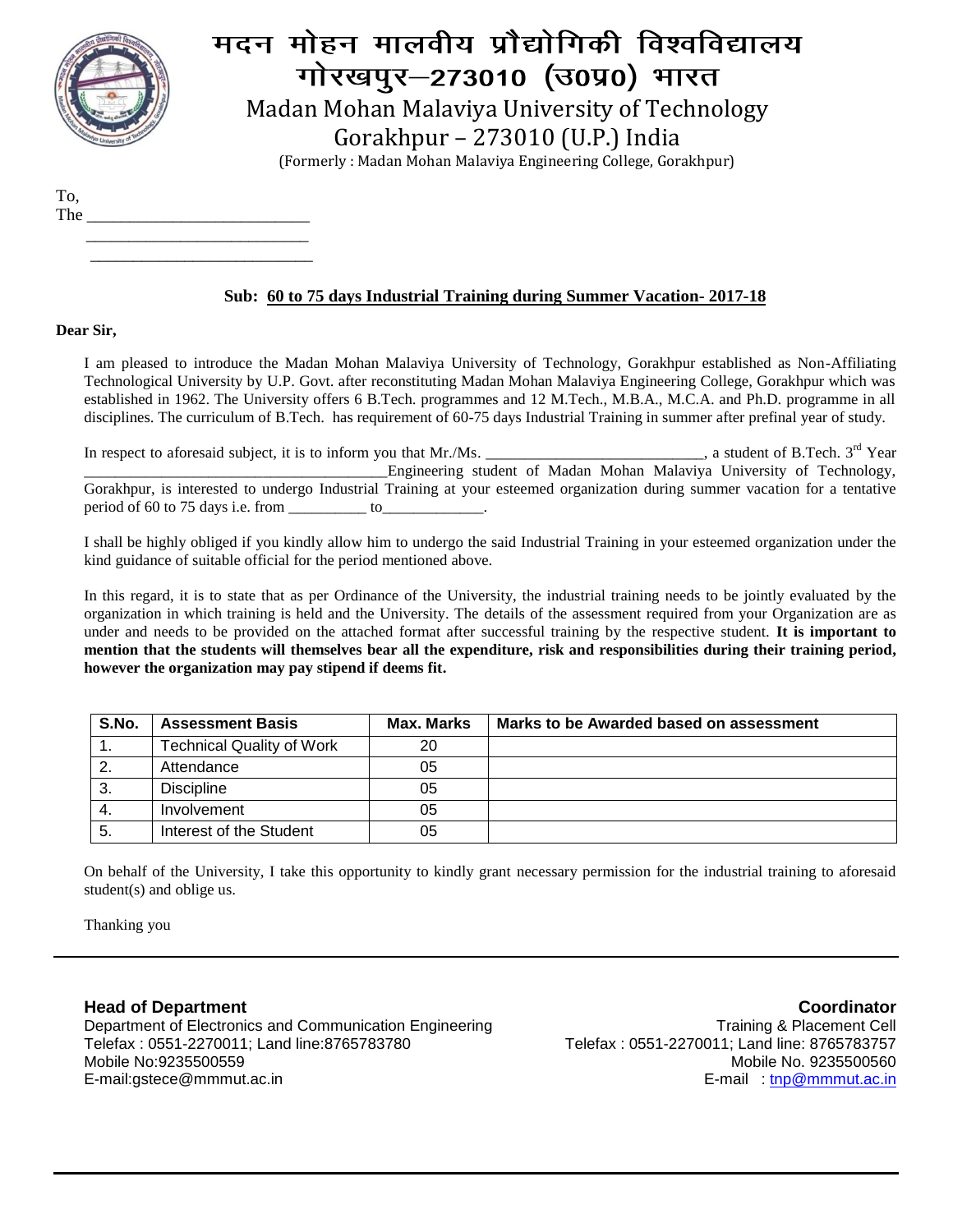## **CONFIDENTIAL**

### **Evaluation of Student during Industrial Training**

From:

| To:<br>The Head of Department |
|-------------------------------|

Department of Electronics and Communication Engineering Madan Mohan Malaviya University of Technology Deoria Road Gorakhpur (U.P.) – 273010

# **TO WHOM IT MAY CONCERN**

| Undersigned is pleased to forward the application of Mr./Km. |  |  |                                                                                                                                                                                                                                |  |                                                                                                                         |
|--------------------------------------------------------------|--|--|--------------------------------------------------------------------------------------------------------------------------------------------------------------------------------------------------------------------------------|--|-------------------------------------------------------------------------------------------------------------------------|
| Roll No.                                                     |  |  | of 3rd Year and the control of the control of the control of the control of the control of the control of the control of the control of the control of the control of the control of the control of the control of the control |  | Engineering Branch of this                                                                                              |
|                                                              |  |  |                                                                                                                                                                                                                                |  | university to you with request to please permit him/her for training at your esteemed organization during the period of |
|                                                              |  |  |                                                                                                                                                                                                                                |  | vacation for 60 to 75 days. You are also requested to evaluate the student performance and award marks as per following |
| criteria:-                                                   |  |  |                                                                                                                                                                                                                                |  |                                                                                                                         |

| S.No. | <b>Assessment Basis</b>          | Max. Marks | Marks Awarded |
|-------|----------------------------------|------------|---------------|
| . .   | <b>Technical Quality of Work</b> | 20         |               |
|       | Attendance                       | 05         |               |
| Ő.    | <b>Discipline</b>                | 05         |               |
| 4.    | Involvement                      | 05         |               |
| ు.    | Interest of the Student          | 05         |               |

It is also certified that nothing adverse has been observed in respect to the trainee and to the best of my knowledge and belief he/she bears a good moral character.

Name and Signature of Supervising Official from Industry: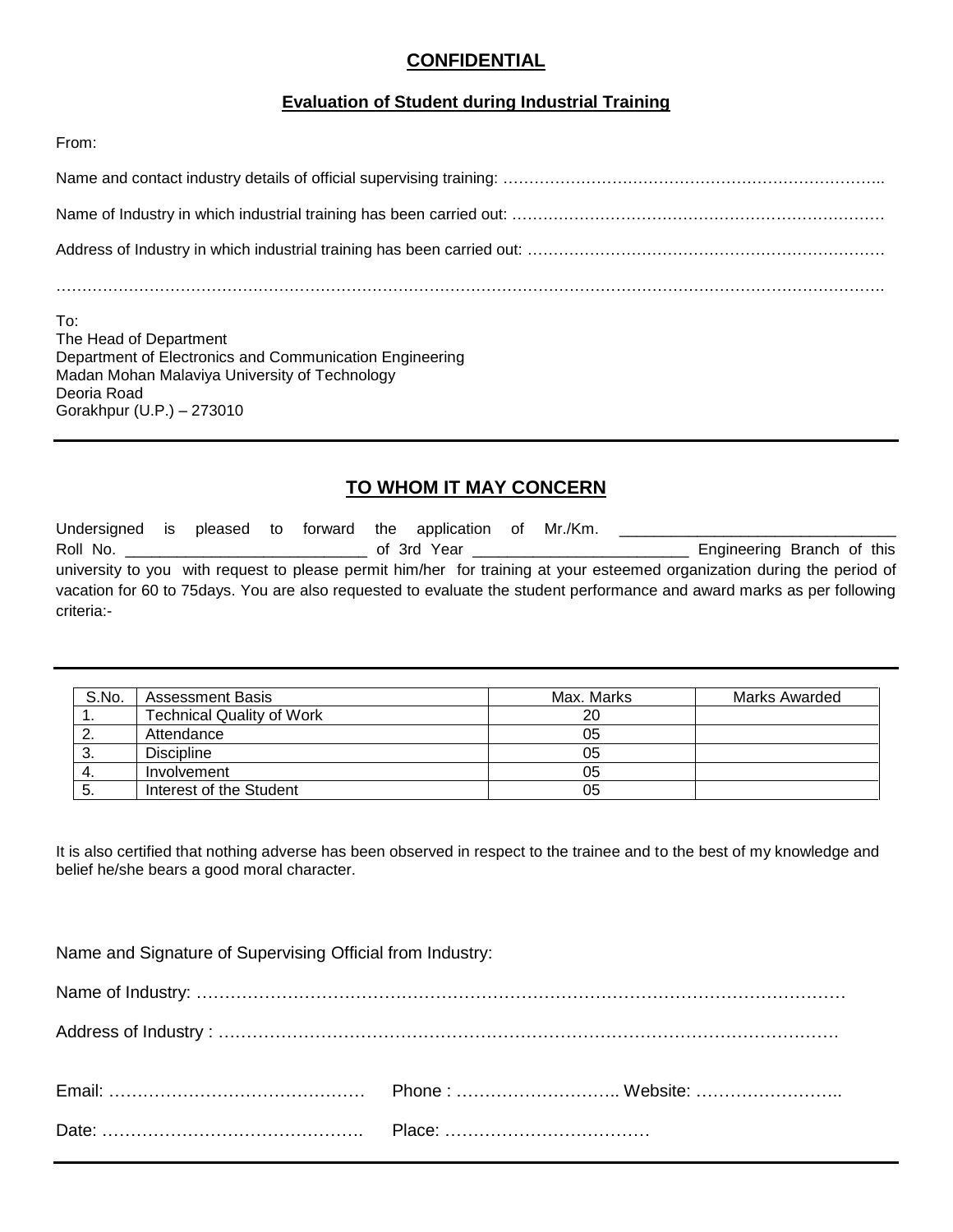

# मदन मोहन मालवीय प्रौद्योगिकी विश्वविद्यालय गोरखपूर-273010 (उ0प्र0) भारत Madan Mohan Malaviya University of Technology Gorakhpur – 273010 (U.P.) India

(Formerly : Madan Mohan Malaviya Engineering College, Gorakhpur)

To,

The \_\_\_\_\_\_\_\_\_\_\_\_\_\_\_\_\_\_\_\_\_\_\_\_\_\_ \_\_\_\_\_\_\_\_\_\_\_\_\_\_\_\_\_\_\_\_\_\_\_\_\_\_

\_\_\_\_\_\_\_\_\_\_\_\_\_\_\_\_\_\_\_\_\_\_\_\_\_\_

### **Sub: 30 days Industrial Training during Summer Vacation- 2017-18**

#### **Dear Sir,**

I am pleased to introduce the Madan Mohan Malaviya University of Technology, Gorakhpur established as Non-Affiliating Technological University by U.P. Govt. after reconstituting Madan Mohan Malaviya Engineering College, Gorakhpur which was established in 1962. The University offers 6 B.Tech. programmes and 12 M.Tech., M.B.A., M.C.A. and Ph.D. programme in all disciplines. The curriculum of B.Tech. has requirement of 30 days Industrial Training in summer after prefinal year of study. After successful completion of Industrial Training, Student is required to complete 30 to 45 days Minor Project in the concerned department.

In respect to aforesaid subject, it is to inform you that Mr. /Ms. \_\_\_\_\_\_\_\_\_\_\_\_\_\_\_\_\_\_\_\_\_\_\_\_\_\_, a student of B.Tech. 3<sup>rd</sup> Year \_\_\_\_\_\_\_\_\_\_\_\_\_\_\_\_\_\_\_\_\_\_\_\_\_\_\_\_\_\_\_\_\_\_\_\_\_\_\_Engineering student of Madan Mohan Malaviya University of Technology, Gorakhpur, is interested to undergo Industrial Training at your esteemed organization during summer vacation for a period of 30 days i.e. from to

I shall be highly obliged if you kindly allow him to undergo the said Industrial Training in your esteemed organization under the kind guidance of suitable official for the period mentioned above.

In this regard, it is to state that as per Ordinance of the University, the industrial training needs to be jointly evaluated by the organization in which training is held and the University. The details of the assessment required from your Organization are as under and needs to be provided on the attached format after successful training by the respective student. **It is important to mention that the students will themselves bear all the expenditure, risk and responsibilities during their training period, however the organization may pay stipend if deems fit.**

| S.No. | <b>Assessment Basis</b>          | Max. Marks | Marks to be Awarded based on assessment |
|-------|----------------------------------|------------|-----------------------------------------|
|       | <b>Technical Quality of Work</b> | 10         |                                         |
| ົ     | Attendance                       | 03         |                                         |
| 3.    | <b>Discipline</b>                | 02         |                                         |
| 4.    | Involvement                      | 03         |                                         |
| -5.   | Interest of the Student          | 02         |                                         |

On behalf of the University, I take this opportunity to kindly grant necessary permission for the industrial training to aforesaid student(s) and oblige us.

Thanking you

### **Head of Department**

Department of Electronics and Communication Engineering Telefax : 0551-2270011; Land line: 8765783780 Mobile No:9235500559 E-mail:gstece@mmmut.ac.in

**Coordinator** Training & Placement Cell Telefax : 0551-2270011; Land line: 8765783757 Mobile No. 9235500560 E-mail [: tnp@mmmut.ac.in](mailto:tnp@mmmut.ac.in)